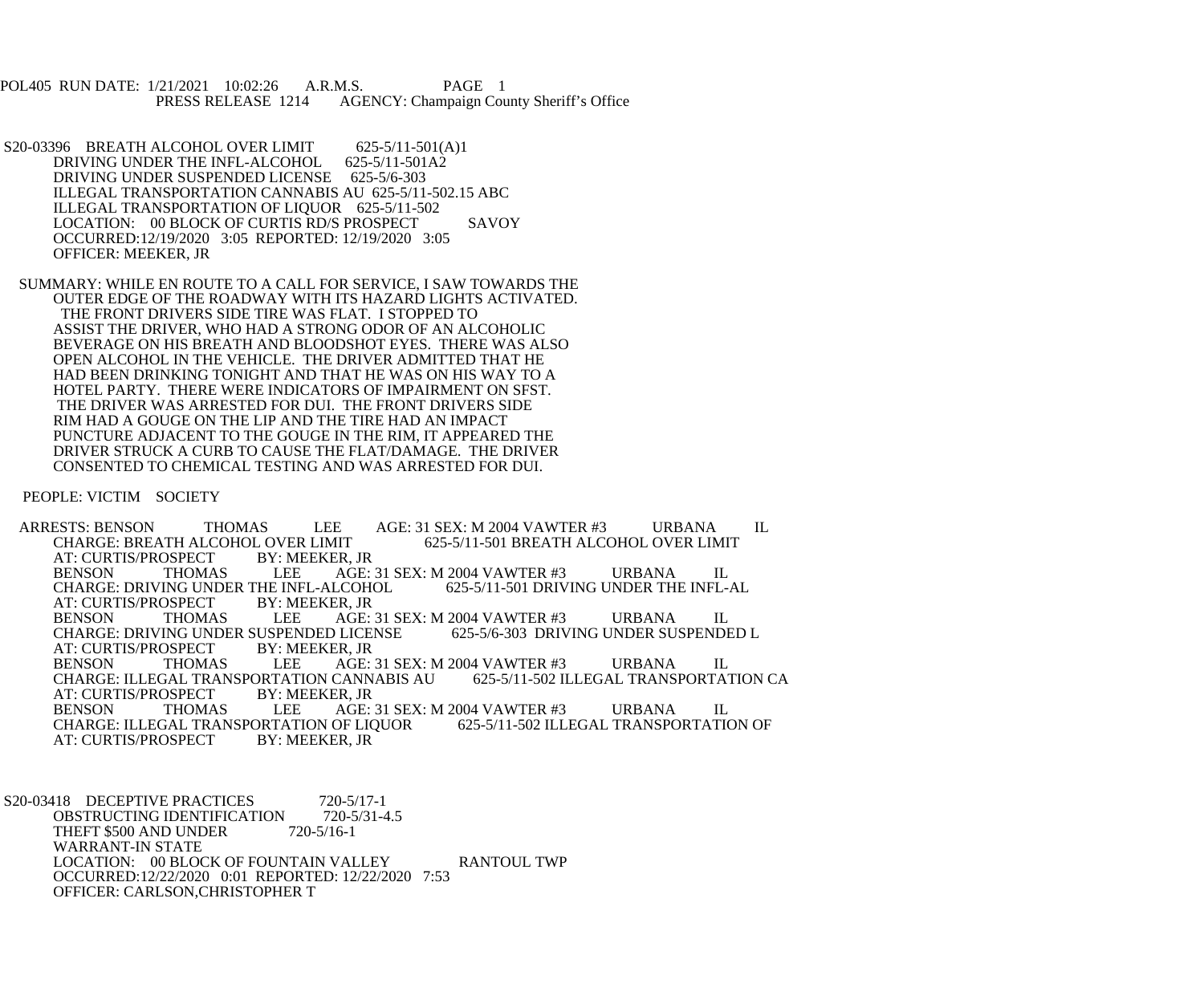POL405 RUN DATE: 1/21/2021 10:02:26 A.R.M.S. PAGE 2<br>PRESS RELEASE 1214 AGENCY: Champaign Cou AGENCY: Champaign County Sheriff's Office

- SUMMARY: ON 12/22/2020 AT APPROXIMATELY 0758 HOURS, A CHAMPAIGN COUNTY SHERIFF DEPUTY WAS DISPATCHED TO AN ADDRESS IN RANTOUL TOWNSHIP FOR A REPORTED DECEPTIVE PRACTICE. UPON ARRIVAL, STATEMENTS WERE GATHERED FROM ALL INVOLVED PARTIES. DURING THE COURSE OF INVESTIGATION, ONE OF THE SUSPECTS WAS FOUND TO HAVE AN ACTIVE CHAMPAIGN COUNTY WARRANT (2020CF000159 \$5,000/10%). THE SUSPECT WAS PLACED UNDER ARREST FOR THE WARRANT AND TRANSPORTED TO THE CHAMPAIGN COUNTY SATELLITE JAIL.
- PROPERTY: NONE NONE (USE "1")
	- STOLEN 1 CURRENCY-NOT CHECKS/BOND
- PEOPLE: VICTIM SOCIETY-WARRANTS/RECOVERED PROPERTY OFFENDER AGE: 40 SEX: M VICTIM AGE: 61 SEX: M RANTOUL IL
- ARRESTS: SINK KELLIE E AGE: 26 SEX: F 405 BIGGS LN CHRISTOPHER IL CHARGE: WARRANT-IN STATE WARRANT WARRANT-IN STATE<br>AT: 56 FOUNTAIN VALLEY BY: CARLSON.CHRISTOPHER T BY: CARLSON, CHRISTOPHER T
- S20-03444 BREATH ALCOHOL OVER LIMIT 625-5/11-501(A)1<br>DRIVING UNDER THE INFL-ALCOHOL 625-5/11-501A2 DRIVING UNDER THE INFL-ALCOHOL 625-5/6-101 NO DRIVERS LICENSE ILLEGAL TRANSPORTATION OF LIQUOR 625-5/11-502 LOCATION: 300 BLOCK OF LINCOLN ST N OCCURRED:12/24/2020 19:16 REPORTED: 12/24/2020 19:16 OFFICER: MEEKER, JR
- SUMMARY: A CONCERNED CITIZEN CALLED IN A VEHICLE FOR ERRATIC DRIVING. I LOCATED THE VEHICLE NORTHBOUND. THE VEHICLE WAS TRAVELING OUTSIDE IT LANE LINES ON THE ROADWAY. AS THE VEHICLE TURNED INTO A CLOSED BUSINESS IT WENT UP AND OVER THE RAISED CENTER MEDIAN, INTO THE OPPOSITE CURB, BACKED UP OVER THE ORIGINAL RAISED CENTER MEDIAN, AND PULLED INTO A PARKING SPOT AT THE CLOSED BUSINESS. THE IMPACT FROM CONTACT WITH THE CENTER RAISED MEDIAN CAUSED BOTH THE FRONT HUBCAPS TO COME OFF AND FLATTENED ONE FRONT TIRE. INDICATORS OF IMPAIRMENT ON LIMITED SFST. THE DRIVER ADMITTED THAT HE WAS INTOXICATED AND STATED THAT HE SHOULD NOT BE DRIVING. DRIVER WAS ARRESTED. OPEN ALCOHOL IN THE VEHICLE. THE DRIVERS BRAC. WAS .183%
- PEOPLE: VICTIM SOCIETY OFFENDER SEX: RACE: HEIGHT: 000 WEIGHT: 000 HAIR: EYES: VEHICLE: COLOR: BLK/ DR 2003 MAKE: TOYT MODEL: COA BODY: 4D

S21-00073 IMPROPER LANE USAGE 625-5/11-709